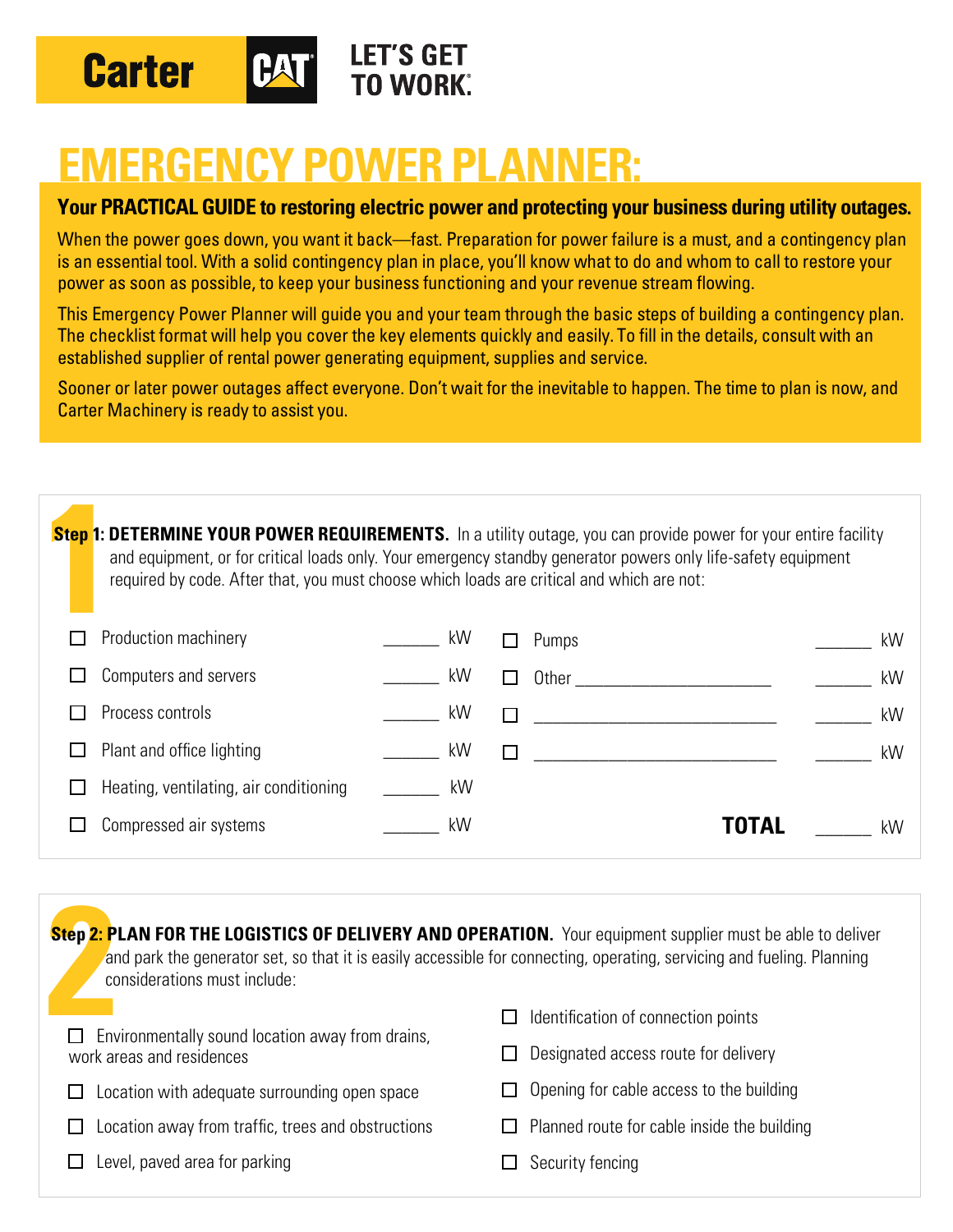|        | <b>Step 3: SELECT APPROPRIATE GENERATOR SET FEATURES.</b> Choose from a variety of features to suit your site's<br>specific requirements, including:         |
|--------|--------------------------------------------------------------------------------------------------------------------------------------------------------------|
|        | Sound attenuation. Ask for ratings below 92 db(A) at full load. Ratings as low as 70-72 db(A) are available.                                                 |
| $\Box$ | Auto start-stop capability. Automatically starts a rental unit if a standby unit goes down.                                                                  |
|        | Vertical radiator and exhaust discharge. Directs discharges up and away from buildings and people. Important in<br>populated or high-traffic areas.          |
|        | Electronic governor. Necessary for critical loads that cannot tolerate frequency fluctuation (computers, motor-driven<br>equipment, machines backed by UPS). |
| ⊔      | Charging alternator. Ensures that batteries are charging when the unit is operating.                                                                         |
| ⊔      | Sight gauges. Simplify monitoring of fuel and critical fluid levels.                                                                                         |
|        | Security features. Lockable doors, interior-mounted oil/water drains, and hidden exterior fuel drains help prevent<br>tampering.                             |
| $\Box$ | Distribution panel labeling. Helps inexperienced operators safely identify output voltages.                                                                  |
|        | Output bus bars. Spacing of bus bars for multiple output cable hookups allows one generator set to run several loads.                                        |
| $\Box$ | Fuel priming pump. Facilitates startups after transport.                                                                                                     |
| $\Box$ | EPA and local emissions certifications. Ensures compliance with emissions regulations.                                                                       |

| Step 4: IDENTIFY REQUIRED ANCILLARY EQUIPMENT AND ACCESSORIES. Your installation may require a variety<br>of accessory equipment. Consider whether you need any of the items listed below. If so, determine the required<br>quantities. |                     |  |                                                                                                                        |  |  |  |  |  |
|-----------------------------------------------------------------------------------------------------------------------------------------------------------------------------------------------------------------------------------------|---------------------|--|------------------------------------------------------------------------------------------------------------------------|--|--|--|--|--|
|                                                                                                                                                                                                                                         | Cable               |  | Fuses<br>ΙI                                                                                                            |  |  |  |  |  |
|                                                                                                                                                                                                                                         | Switchgear          |  | Outlets<br>ΙI                                                                                                          |  |  |  |  |  |
|                                                                                                                                                                                                                                         | Controls            |  | Spider boxes<br>$\sqcup$                                                                                               |  |  |  |  |  |
|                                                                                                                                                                                                                                         | Circuit breakers    |  | Cable ramps<br>⊔                                                                                                       |  |  |  |  |  |
|                                                                                                                                                                                                                                         | <b>Transformers</b> |  | $\mathsf{L}$                                                                                                           |  |  |  |  |  |
|                                                                                                                                                                                                                                         | Quad boxes          |  | <u> 2002 - Jan James James Jan James James Jan James James Jan James James Jan Jan James James Jan Jan James Jan J</u> |  |  |  |  |  |
|                                                                                                                                                                                                                                         | Load banks          |  |                                                                                                                        |  |  |  |  |  |
|                                                                                                                                                                                                                                         | Bus bars            |  |                                                                                                                        |  |  |  |  |  |
|                                                                                                                                                                                                                                         | Distribution panels |  | <u> 1980 - Jan Jawa Barat, president p</u>                                                                             |  |  |  |  |  |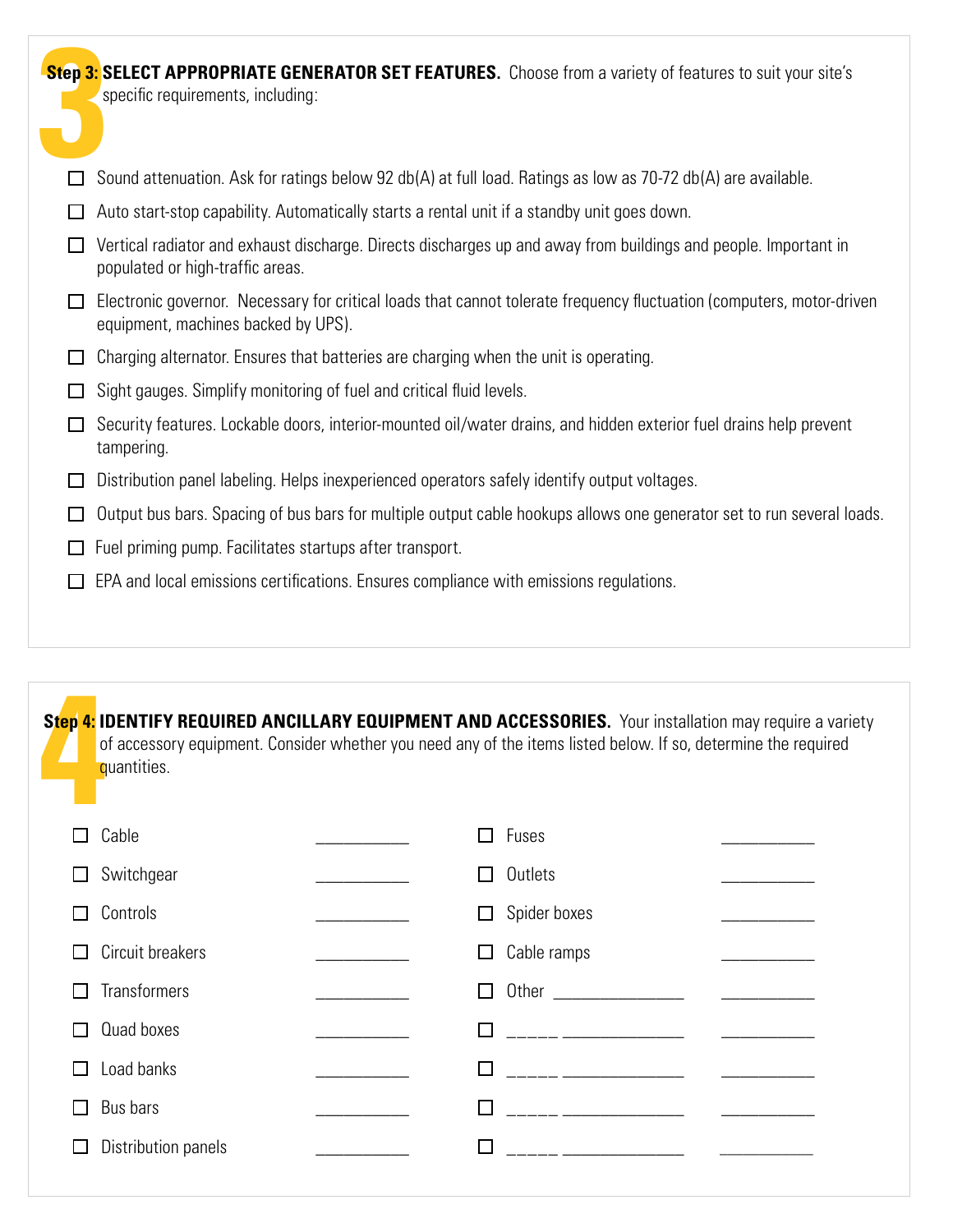**Step 5: Step 5: CHOOSE YOUR RENTAL GENERATOR SET SUPPLIER.** To implement a successful plan, look for a rental dealership that offers the following qualifications and capabilities:

- $\Box$  Well maintained and pre-tested equipment.
- $\Box$  Rental units in stock that meet your load requirements.
- $\Box$  Modern, emissions-compliant equipment designed for rental use.
- $\Box$  Complete ancillary equipment in stock.
- $\Box$  Ability to deliver to meet your time constraints.
- $\Box$  Quick, efficient delivery and pickup.
- $\Box$  Complete fuel service.
- $\Box$  Spare parts inventory in stock.
- $\Box$  Staff qualified to deliver turnkey service and technical support.
- $\Box$  Experience in your industry.
- $\Box$  Capability to train your staff.
- $\Box$  Flexible financial options that include weekly and monthly rental contracts; Rental Purchase Options.
- $\Box$  Pre-approved credit arrangements.
- $\Box$  24-hour response including weekends and holidays.

**Step 6: Step 6: PROVIDE FOR FUELING.** A reliable fuel supply is essential for emergency operation. You should arrange for fuel service in advance, ideally through your rental equipment supplier, or through another source if necessary. Considerations include:

- $\Box$  Tank capacity. Determine the fuel consumption rate of the generator set. The unit should be able to operate for at least eight hours between refuelings.
- $\Box$  Auxiliary fuel. Having an auxiliary fuel tank enables longer runs between refuelings.
- $\Box$  Delivery access. Make sure you can provide a clear and easily navigable access route for fuel delivery vehicles.
- $\Box$  Spill containment. Regulations typically require containment equal to the tank capacity.
- $\Box$  Credit approval. Prior credit approval from the fuel supplier is essential to keep emergency operations on track.

**Step 7: Step 7: CONDUCT A DRY RUN.** Practice makes perfect. If you want your plan to work in a real emergency, you must practice its execution beforehand. Stage a drill in which your team and, ideally, your equipment supplier run through the plan step by step, just as if an emergency were really happening.

- $\Box$  Make sure that each person fully understands his or her role in the event of an actual power outage.
- $\Box$  Estimate how long it takes from the time the power fails until your emergency power supply is on line.
- $\Box$  Verify the voltage from the transformer breakdown. Knowing the voltage from the transformer breakdown is essential to the safety of people around the generator and will allow the service provider to fit the generator with the right size connections.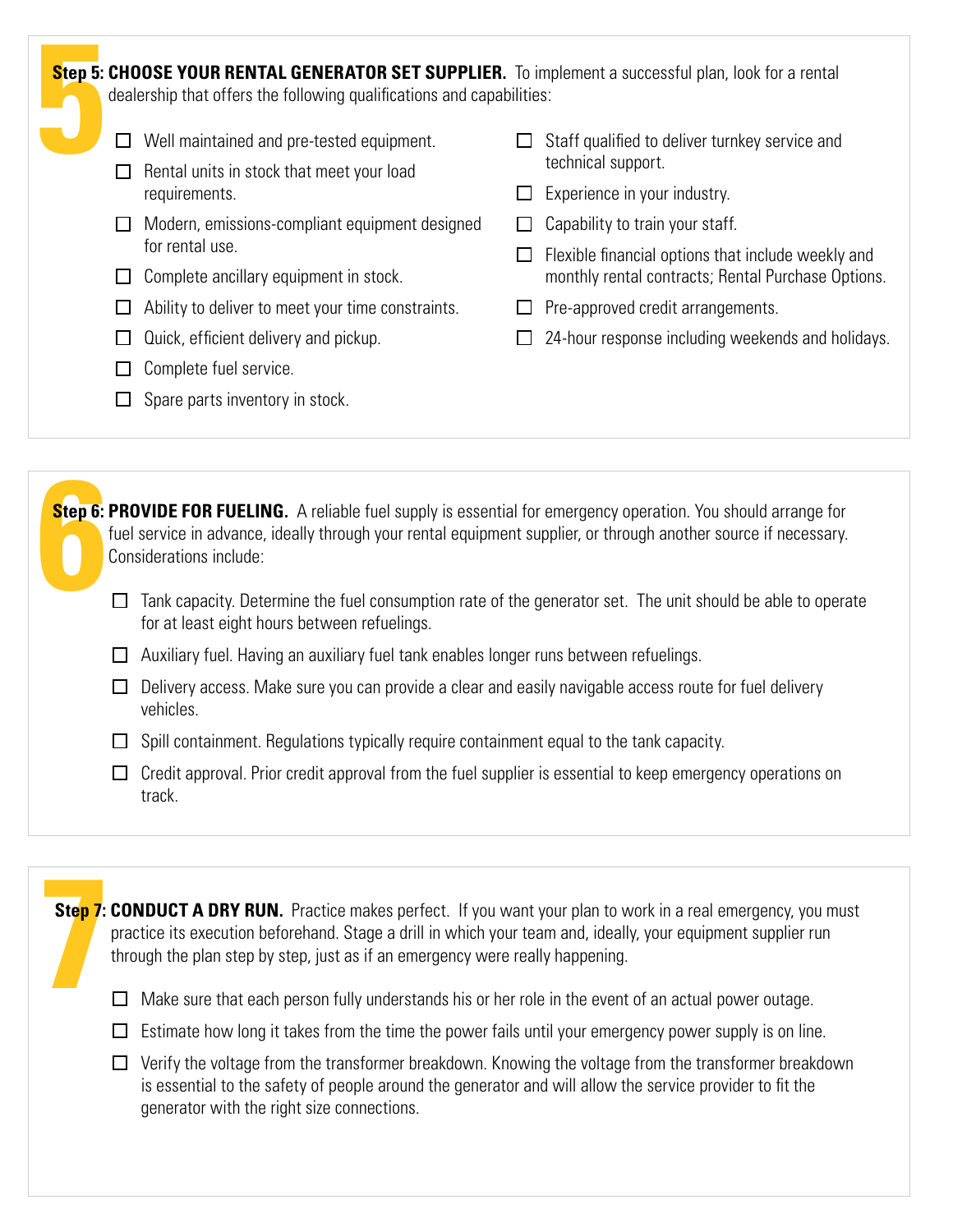**Step 8: D Step 8: DESIGNATE EMERGENCY PERSONNEL.** Make a list of the key emergency contacts who will be in charge during outages. Make this list accessible to your team members and keep it up-to-date. Be sure to include a primary contact and alternate for each of the following job functions:

 $\Box$  In-house operations and maintenance  $\Box$  IT, security, data recovery

 $\Box$  Electric utility representative  $\square$  Rental equipment representative □ Generator set hookup

□ Generator set operation □ Electrical engineer or contractor  $\Box$  Fuel supplier

| <b>NAME &amp; FUNCTION</b> | <b>E-MAIL</b> | <b>OFFICE PHONE</b> | <b>MOBILE PHONE</b> | <b>HOME PHONE</b> |
|----------------------------|---------------|---------------------|---------------------|-------------------|
|                            |               |                     |                     |                   |
|                            |               |                     |                     |                   |
|                            |               |                     |                     |                   |
|                            |               |                     |                     |                   |
|                            |               |                     |                     |                   |
|                            |               |                     |                     |                   |
|                            |               |                     |                     |                   |
|                            |               |                     |                     |                   |
|                            |               |                     |                     |                   |
|                            |               |                     |                     |                   |
|                            |               |                     |                     |                   |
|                            |               |                     |                     |                   |
|                            |               |                     |                     |                   |
|                            |               |                     |                     |                   |
|                            |               |                     |                     |                   |
|                            |               |                     |                     |                   |
|                            |               |                     |                     |                   |
|                            |               |                     |                     |                   |
|                            |               |                     |                     |                   |
|                            |               |                     |                     |                   |
|                            |               |                     |                     |                   |
|                            |               |                     |                     |                   |

A FINAL WORD. We are a supplier of complete generation systems for emergency power. Our engineers and field technicians are experienced in applications of every size, in every sector. We are prepared to answer your questions about electric power contingency planning and to be your business partner in the next power emergency.

**For more information, call or click today.**

**835.1** 



**www.CarterMachinery.com/power-systems/power-rentals/**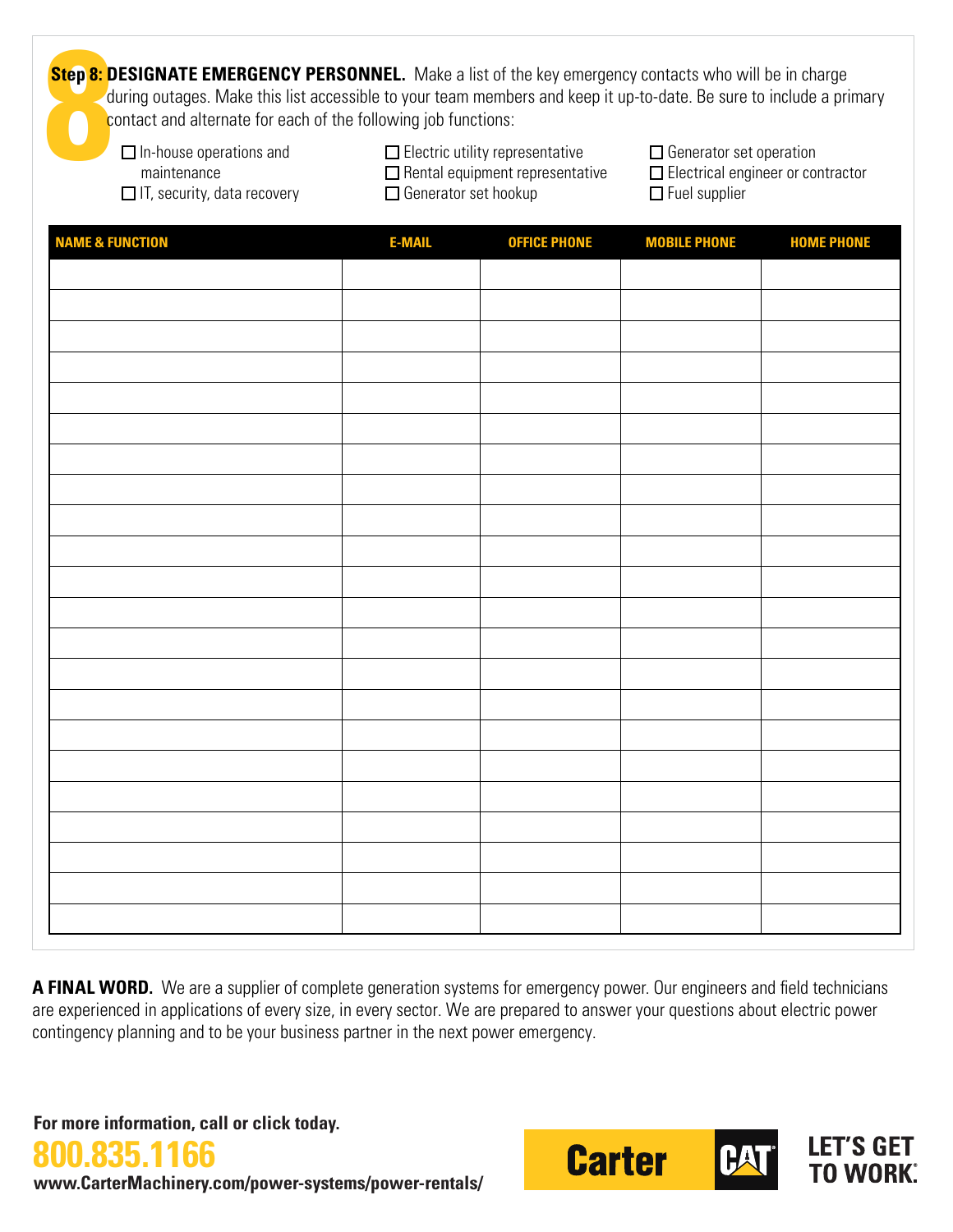# **ANSWER THE BASICS, SAVE TIME AND MONEY**

#### **Think about the following before the power goes off at your facility:**

- How will the generator sets get from the dealership to the facility? Most dealerships deliver, but if you pick up the equipment yourself, you need to determine what size truck you will need. Most generator sets are towed on semi-trailers and pull trailers. Others are skid-mounted and require lifting equipment for loading and unloading.
- Where will you put the generator sets? The largest generator sets measure 8 feet wide by 40 feet long (2.5 meters wide by 12 meters long). If tight quarters are a consideration, two or more smaller units will perform just as efficiently.
- When it comes to accessory requirements, cable must be provided to connect the generator sets to the building's electrical system. Transformers, load banks, bus bars, distribution panels, feeder plants, fuses, outlets, load centers and other accessories may also be necessary.
- How will you get cable from the generator sets outside your building to electrical distribution boxes inside? Consider installing a weatherhead, or a cable access door in an outside wall of your facility that can be closed when not in use. Then, you won't need to route cable through windows and doors that should remain shut during off-hours or inclement weather.
- Can you store enough fuel close to the area where you plan to keep the generator sets? During extended generator set runs, an auxiliary tank of fuel with capacity for at least 24 hours of run-time will reduce service calls from your fuel supplier.
- Do you have people on staff who can hook up the generator sets and check to ensure they will operate properly? If not, make sure your dealership or an electrical contractor can do the hookup, or have the dealership walk your staff through the procedure.

**Carter Machinery has the staff to help you plan out your fuel capacity, cabling needs, and on-site support.** 

### **FOR YOUR REFERENCE USEFUL ELECTRICAL FORMULAS**

**To check ampacity of cable types, see local regulations for proper cable sizing, which differ by region.**

| <b>TO OBTAIN</b>                              | <b>SINGLE PHASE*</b>           | <b>THREE PHASE*</b>                 |  |  |
|-----------------------------------------------|--------------------------------|-------------------------------------|--|--|
| <b>Kilowatts</b>                              | $V \times 1 \times pf$         | $1.732 \times V \times 1 \times pf$ |  |  |
|                                               | 1000                           | 1000                                |  |  |
| <b>kVA</b>                                    | $V \times 1$                   | $1.732 \times V \times 1$           |  |  |
|                                               | 1000                           | 1000                                |  |  |
| Horsepower required when generator kW unknown | kW                             | kW                                  |  |  |
| (if generator efficiency is known, use 0.93)  | 0.746 x Efficiency (Generator) | 0.746 x Efficiency (Generator)      |  |  |
| kW input when motor hp known                  | hp x 0.746                     | hp x 0.746                          |  |  |
| (if motor efficiency unknown, use 0.85 x hp)  | <b>Efficiency (Motor)</b>      | <b>Efficiency (Motor)</b>           |  |  |
| Amperes when motor hp known                   | hp x 0.746                     | hp x 0.746                          |  |  |
|                                               | V x pf x Efficiency            | 1.732 x V x pf x Efficiency         |  |  |
|                                               | kW x 1000                      | kW x 1000                           |  |  |
| Ampered when kW known                         | $V \times pf$                  | $1.732 \times V \times pf$          |  |  |
|                                               | kVA x 1000                     | kVA x 1000                          |  |  |
| Ampered when kVA known                        | V                              | $1.732 \times V$                    |  |  |

\*Alternating Current

**For more information, call or click today.**